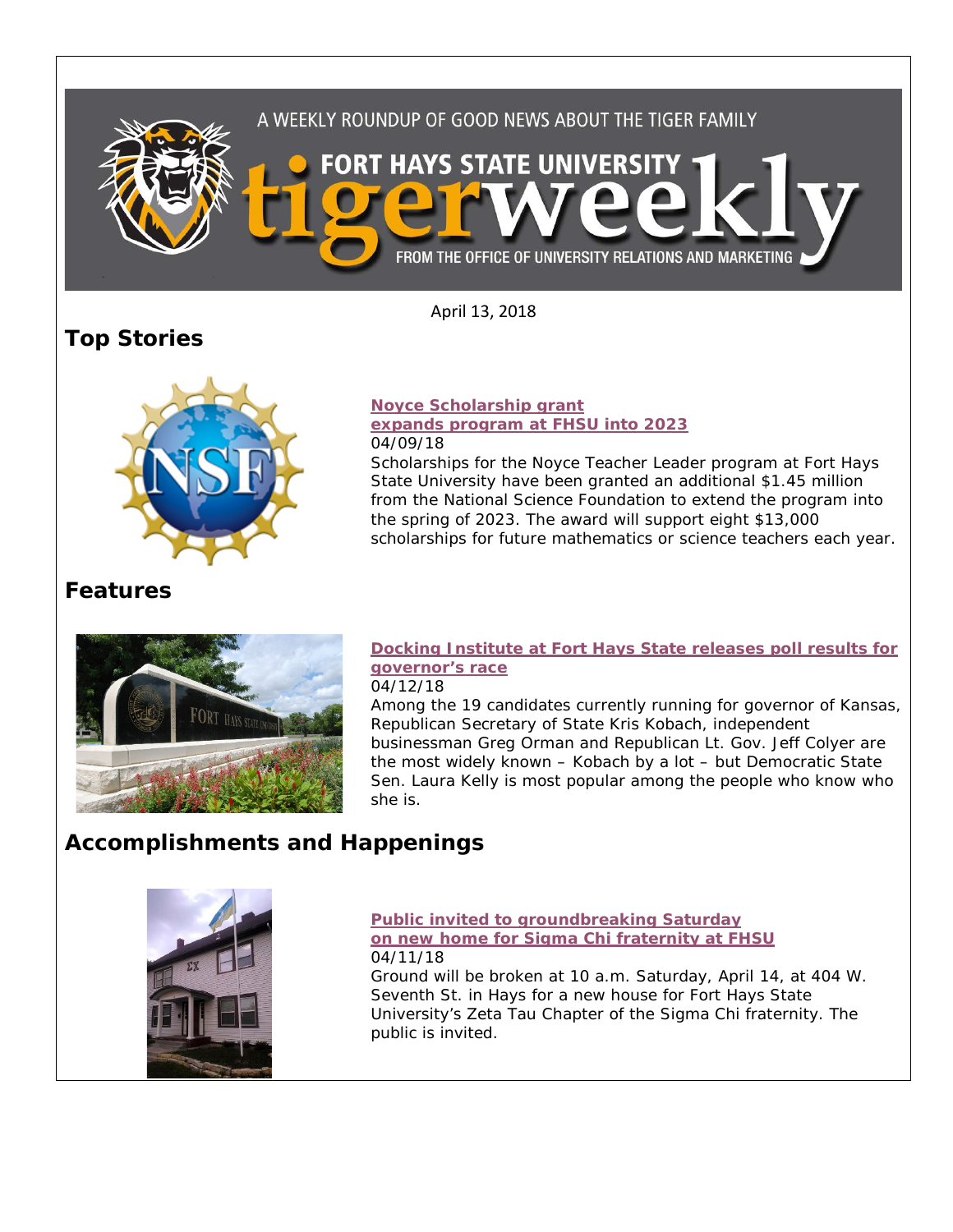

### **[Six colleges to compete in leadership challenges](https://www.fhsu.edu/news/2018/04/six-colleges-to-compete-in-leadership-challenges-this-weekend-at-fort-hays-state.html)  [this weekend at Fort Hays](https://www.fhsu.edu/news/2018/04/six-colleges-to-compete-in-leadership-challenges-this-weekend-at-fort-hays-state.html) State**

#### 04/11/18

Teams from five universities will join a team from Fort Hays State University on the FHSU campus this weekend for the first-ever Collegiate Leadership Competition in the Heartland Region.



#### **[Piano duo to perform at FHSU as part of](https://www.fhsu.edu/news/2018/04/piano-duo-to-perform-at-fhsu-as-part-of-international-piano-series.html)  [International piano series](https://www.fhsu.edu/news/2018/04/piano-duo-to-perform-at-fhsu-as-part-of-international-piano-series.html)** 04/11/18

The Department of Music and Theatre and the International Piano Series at Fort Hays State University will host the Manno-Dean piano duo. The concert will be at 3:30 p.m. Sunday, April 15, in Sheridan Hall's Beach/Schmidt Performing Arts Center.



## **["Carmina Burana" will end 2017-18 season for Hays](https://www.fhsu.edu/news/2018/04/carmina-burana-will-end-2017-18-season-for-hays-symphony-orchestra.html)  [Symphony Orchestra](https://www.fhsu.edu/news/2018/04/carmina-burana-will-end-2017-18-season-for-hays-symphony-orchestra.html)**

#### 04/12/18

If you haven't already, mark your calendar for 7:30 p.m. Saturday, April 28, at Fort Hays State University's Beach/Schmidt Performing Arts Center for the conclusion of the Hays Symphony Orchestra's 2017-18 season.



#### **[Four professionals visit FHSU to discuss global business](https://www.fhsu.edu/news/2018/04/four-professionals-visit-fhsu-to-discuss-global-business.html)** 04/06/18

Aerospace, engineering, oil and construction industry executives will discuss global business in a panel facilitated by Fort Hays State University President Tisa Mason.



## **[Nine FHSU students inducted into](https://www.fhsu.edu/news/2018/04/nine-fhsu-students-inducted-into-fhsus-tourism,-hospitality-honor-society.html)  [FHSU's tourism, hospitality honor society](https://www.fhsu.edu/news/2018/04/nine-fhsu-students-inducted-into-fhsus-tourism,-hospitality-honor-society.html)** 04/09/18

Nine tourism and hospitality management students at Fort Hays State University recently participated in the 2018 induction ceremony for the Eta Sigma Delta Honor Society in FHSU's Memorial Union.